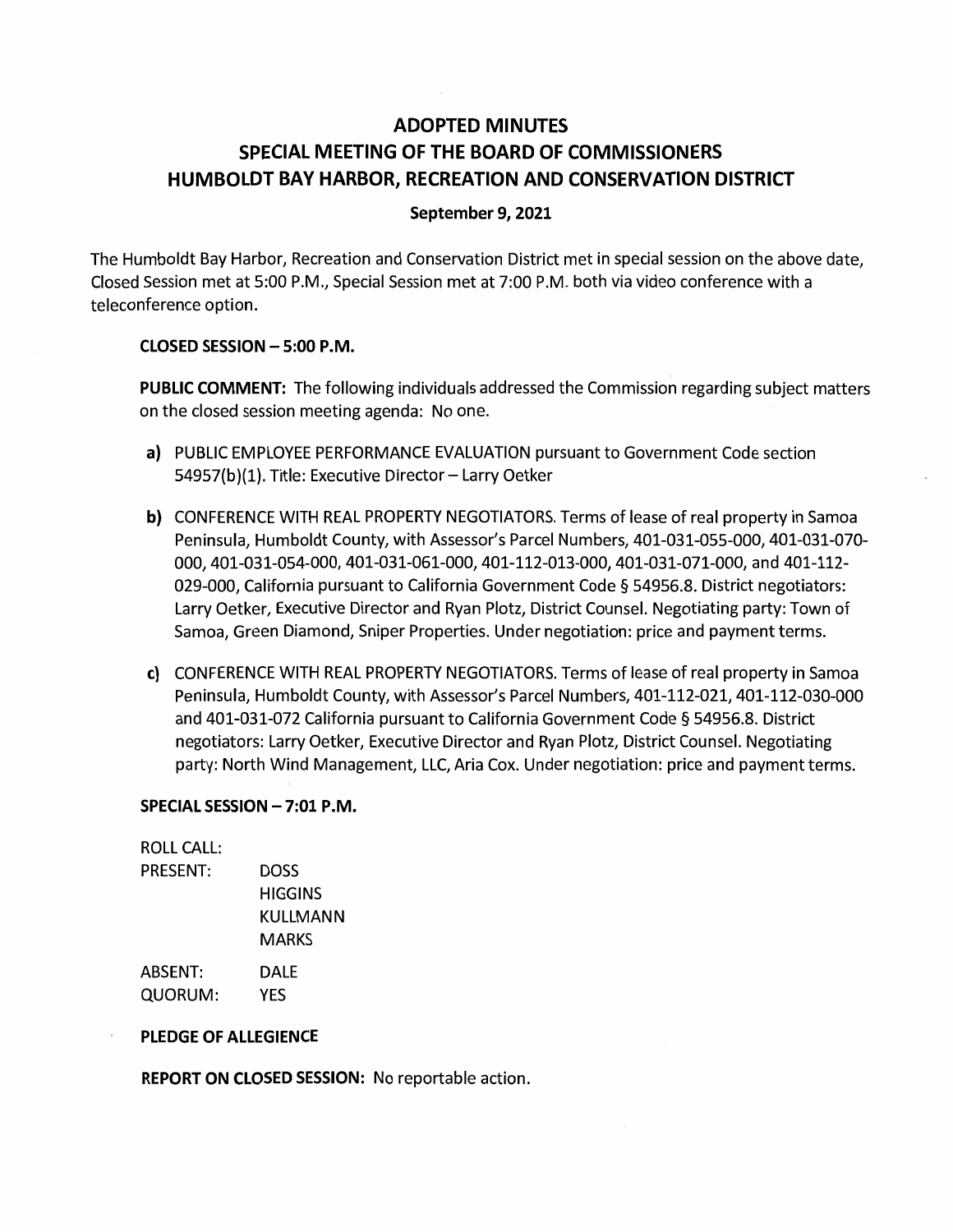**PUBLIC COMMENT:** The following individuals addressed the Commission regarding subject matters not on the special session meeting agenda: No one.

### **CONSENT CALENDAR**

- **a)** Receive District Financial Reports for July 2021
- **b)** Adopt Minutes for August 12, 2021 Regular Board Meeting
- c) Authorize Board President to sign a letter regarding Proposed Ca. Air Resources Control Board Commercial Harborcraft Regulations/Sportfishing Boat Regulations

COMMISSIONER HIGGINS MOVED TO ACCEPT CONSENT CALENDAR ITEMS A-C. COMMISSIONER MARKS SECONDED. ROLL CALL VOTE WAS CALLED, MOTION CARRIED. Ayes: DOSS, HIGGINS, KULLMANN, MARKS Noes: NONE Absent: DALE Abstain: NONE

### **COMMUNICATIONS, REPORTS AND CORRESPONDENCE RECEIVED**

- **a)** Executive Director's Report
	- I. Executive Director presented Executive Director's report.
- **b)** Staff Reports
	- I. Staff presented on recent District activities.
- c) District Counsel and District Treasurer Reports
	- I. None.
- **d)** Commissioner and Committee Reports
	- I. Commissioners reported on recent activities and subcommittees.
- **e)** Correspondence Received
	- I. None.

# **UNFINISHED BUSINESS** - **None**

### **NEW BUSINESS**

- **a) Consider Approval of Amendment NO. 1 to the Tuluwat Island Wetland Mitigation Project Agreement with CalTRANS; Conditionally Award the Tuluwat Island Spartina Removal Contract to the Redwood Community Action Agency, and Conditionally Award Contract with Wiyot Tribe for Cultural Resources Monitoring** 
	- I. District Staff presented the item.
	- II. The Commission discussed the item.
	- Ill. Chair Kullmann opened the item to public comment. Adam Canter, Tim Nelson and Rob Wall commented.
	- IV. Chair Kullmann moved the discussion back to the Commission. COMMISSIONER HIGGINS MOVED TO APPROVE AMENDMENT NO. 1 TO THE TULUWAT ISLAND WETLAND MITIGATION PROJECT AGREEMENT WITH CALTRANS AND TO CONDITIONALLY AWARD THE TULUWAT ISLAND SPARTINA REMOVAL CONTRACT TO THE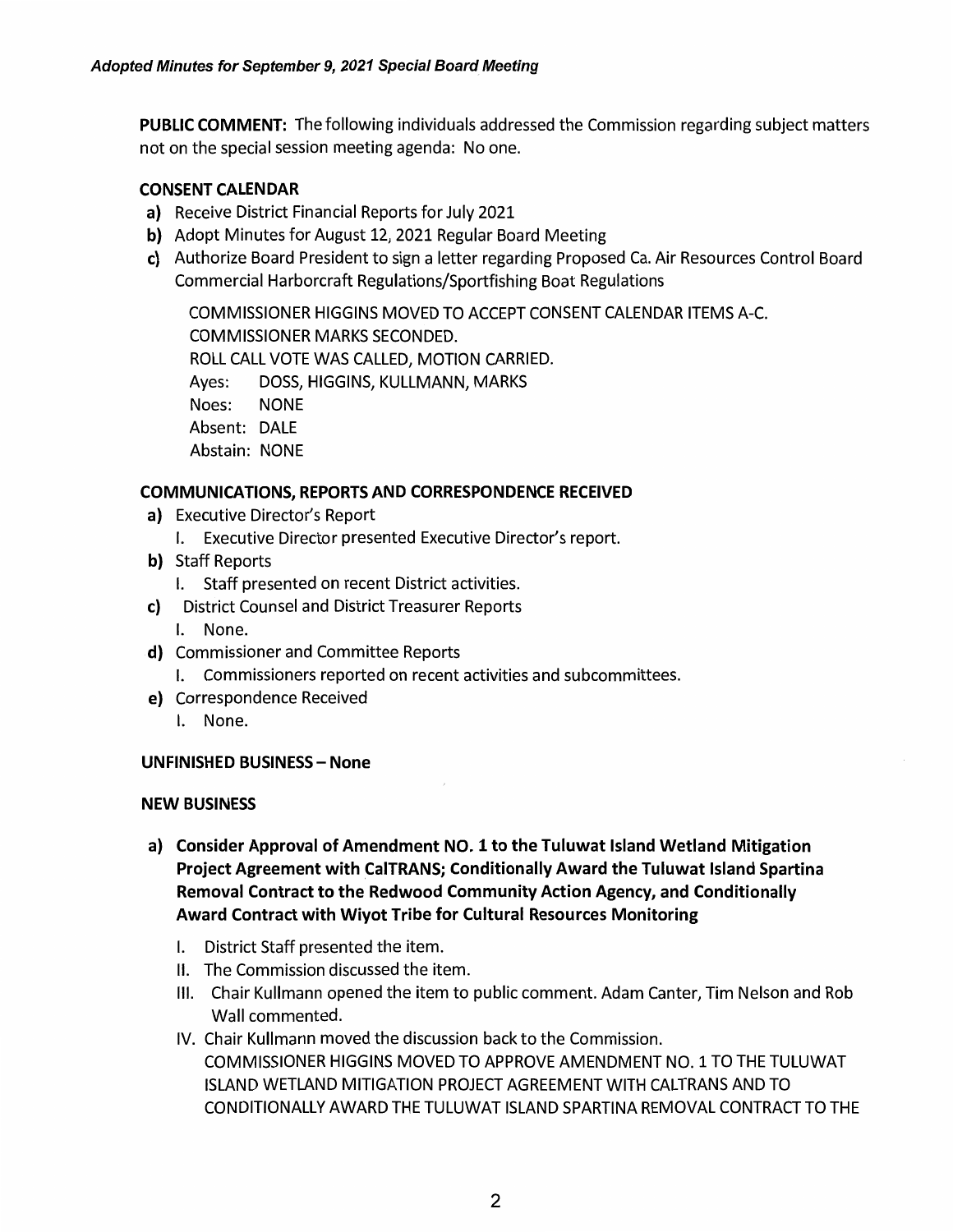REDWOOD COMMUNITY ACTION AGENCY AND CONDITIONALLY AWARD CONTRACT WITH WIYOTTRIBE FOR CULTURAL RESOURCES MONITORING. COMMISISONER MARKES SECONDED.

ROLL CALL VOTE WAS CALLED, MOTION CARRIED.

Ayes: DOSS, HIGGINS, KULLMANN, MARKS

Noes: NONE

Absent: DALE

Abstain: NONE

### **b) Consider Modifying Existing Easement through the Town of Samoa Properties**

- I. Executive Director presented the item.
- II. The Commission discussed the item.
- Ill. Chair Kullmann opened the item to public comment. No one commented.
- IV. Chair Kullmann moved the discussion back to the Commission.

COMMISSIONER MARKS MOVED TO MODIFY EXISTING EASEMENTS THROUGH THE TOWN OF SAMOA PROPERTIES.

COMMISISONER HIGGINS SECONDED.

ROLL CALL VOTE WAS CALLED, MOTION CARRIED.

Ayes: DOSS, HIGGINS, KULLMANN, MARKS

Noes: NONE

Absent: DALE

Abstain: NONE

- **c) Consider Providing an Easement and Accepting Easements and Real Property from North Wind Management, LLC over Assessor Parcel Numbers 401-112-021, 401-112-030-000 and 401-031- 072** 
	- I. Item was not presented.
	- II. The Commission was given the opportunity to discuss the item.
	- Ill. Chair Kullmann opened the item to public comment. No one commented.
	- IV. Chair Kullmann moved the discussion back to the Commission.

COMMISSIONER HIGGINS MOVED TO TABLE THE ITEM.

COMMISSIONER MARKS SECONDED.

ROLL CALL VOTE WAS CALLED, MOTION CARRIED.

Ayes: DOSS, HIGGINS, KULLMANN, MARKS

Noes: NONE

- Absent: DALE
- Abstain: NONE

# **FUTURE AGENDA ITEMS**

- a) Bar Pilot Recruitment
- **b)** Green Diamond Shared Services Agreement
- **c)** Coast Guard Utilities at Woodley Island
- **d)** Long Fin Smelt